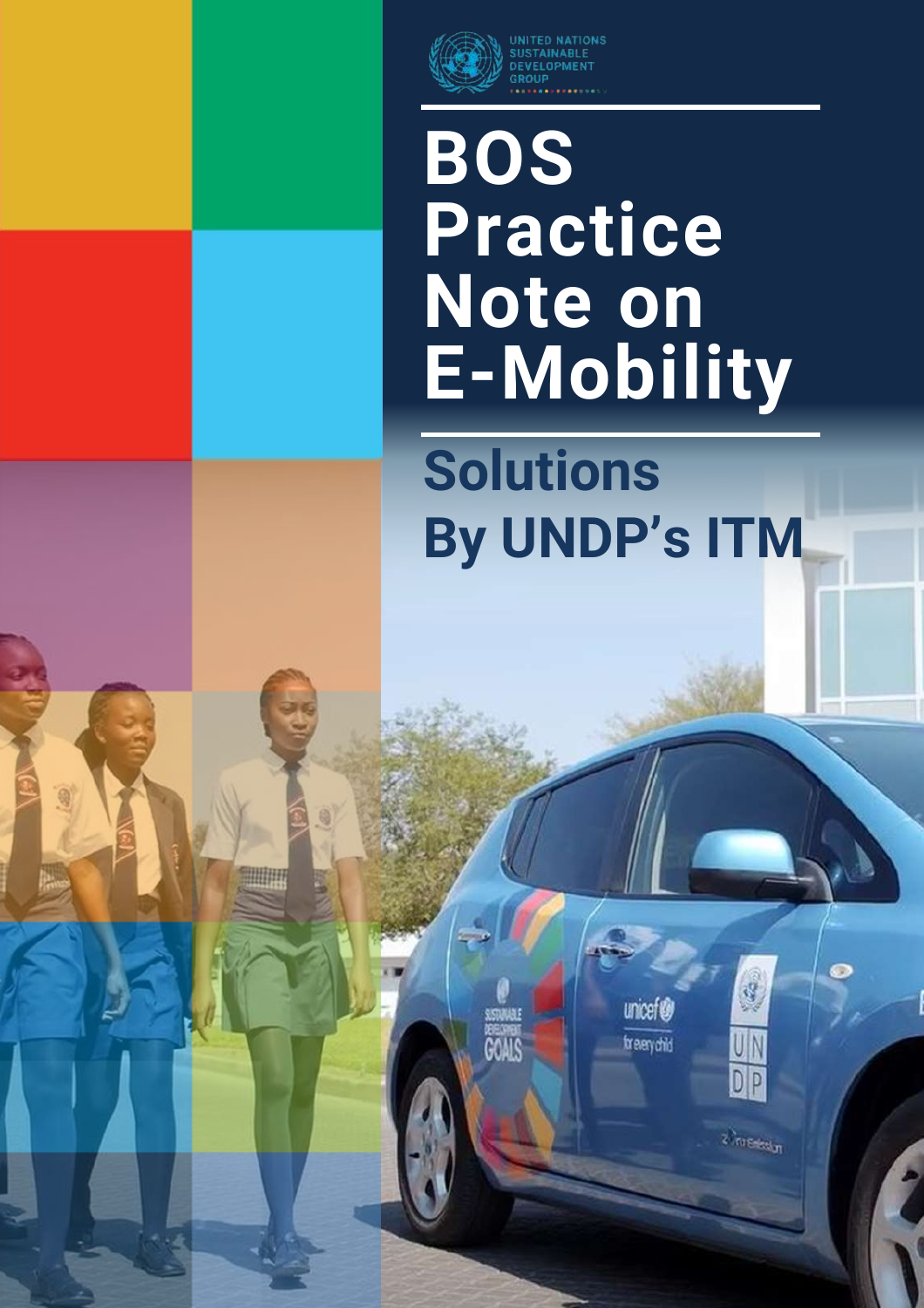## I. Introduction & Background

The Business Operations Strategy (BOS) is a results-based framework that focuses on joint business operations to eliminate duplication, leverage the UN's common bargaining power, and maximise economies of scale. The Secretary-General mandates all United Nations Country Teams (UNCTs) to comply with an improved BOS by 2022 to support more effective programme delivery on the 2030 Agenda.

SDG 7 aims to ensure access to affordable and clean energy. This Goal has been adopted and set as a priority by many member countries in the UN. With this in mind, there is a need to have a welldefined process to ensure quality outputs, effective project implementation, and the need to achieve affordable and clean energy for everyone.

UNDP, as other UN agencies, has identified that partnerships add value, and projects are more likely to succeed with the broad-based support they provide. As part of the UNDP's Information & Technology Management (ITM) vision of creating smart UN facilities, UNDP in collaboration with UNICEF carried out the first Vehicle-Grid-Integration (VGI)<sup>1</sup> pilot project in Namibia UN house where two electric vehicles (EV) with bi-directional charging stations were installed. This project has shown positive results through shared learning, knowledge, and expertise management, and has demonstrated promising potential to be replicated and scaled-up in the future.

To successfully reach greening efforts and strengthen local capacity on sustainable energy in UN Agencies while fully leveraging the synergy created through partnerships, the Green Energy Team at the UNDP ITM has developed an innovative 7-Step Process to help UN partners with implementing green energy solutions.

The 7-Step Process is a tried-and-true process that offers multiple benefits:

- Gives unparalleled advice and support on energy optimisation and solar systems/e-Mobility solutions;
- Generates a comprehensive picture of UN Agencies' power consumption and vehicle fleet;
- Unlocks UN Country Teams' full potential for energy and mobility sustainability;
- Recognised as best practice by UNDSG (formerly UNDG) for solar implementation and the Joint Inspection Unit (JIU) for UN-wide adoption.

Recognizing the increased societal and owner benefits of Electric Vehicles (EVs), there is an increasing effort towards UN fleet electrification. UNDP ITM adopted the original 7-Step Process for e-Mobility solutions, allowing the Green Energy Team to provide technical expertise on the implementation of Electric Vehicles (EVs) and their integration with the supply equipment (EVSE)<sup>2</sup>, also known as Vehicle-Grid-Integration (VGI). VGI offers reduced costs of owning EVs and also, among others, the possibility to lower electricity bills by charging the vehicle when the electricity price is low or to optimize the utilization of green energy generated from a solar PV system.

Through the deployment e-Mobility solutions, this common service for the BOS not only supports the need to achieve SDG 7 but also advances:

SDG 3: Good health and well-being

 $1$  VGI encompasses the many ways in which a vehicle can provide benefits to the grid, society, and UNCT drivers by optimizing the vehicle interaction with the electricity grid, building, and EVSE. VGI includes both unidirectional and bidirectional vehicle charging for better electricity cost and building load management.

 $2$  Electric Vehicle Supply Equipment (EVSE), refers to Charging Station Infrastructure.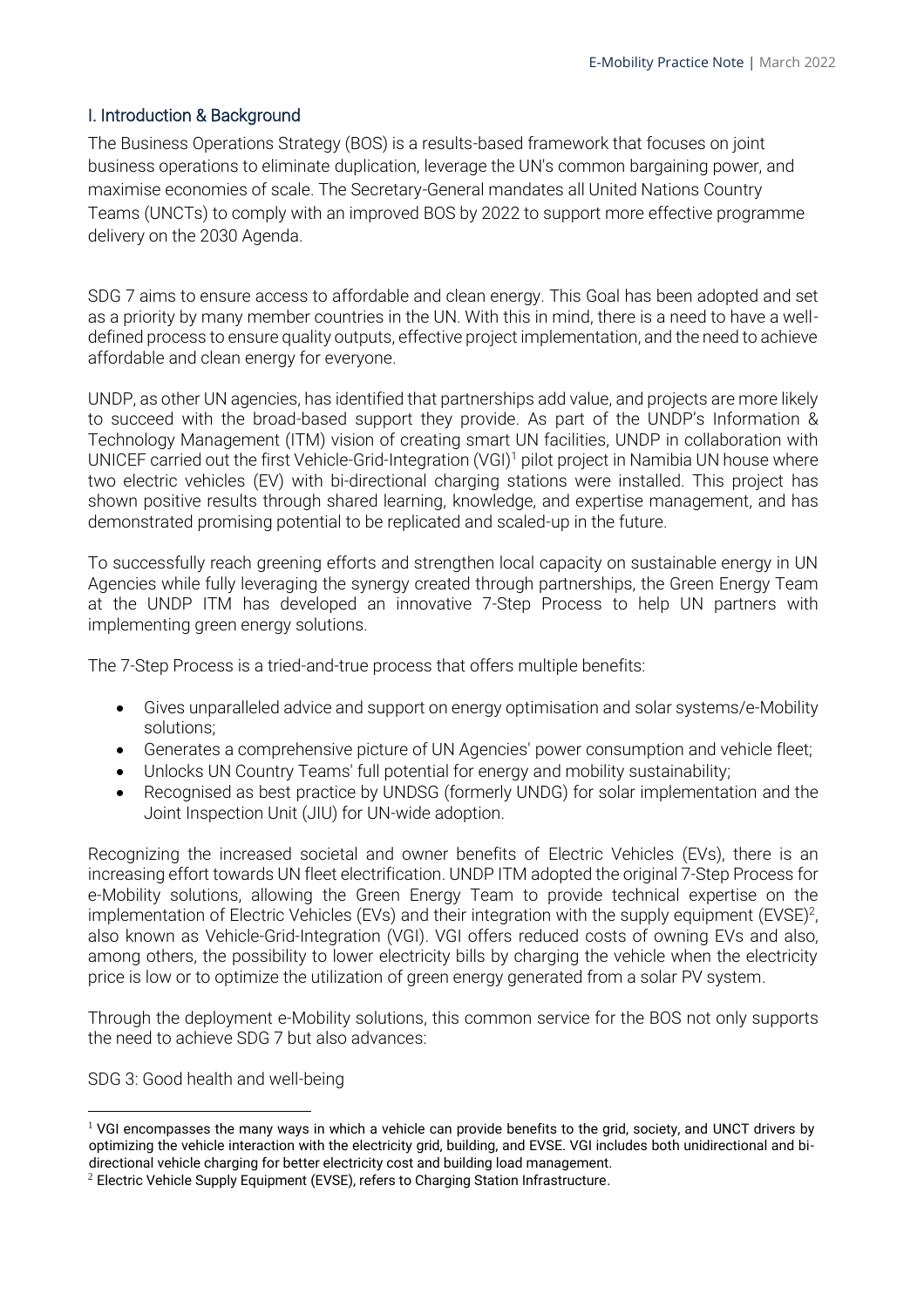SDG 8: Decent Work and Economic Growth SDG 9: Industry, Innovation, and Infrastructure SDG 11: Sustainable Cities and Communities SDG 12: Responsible Consumption and Production SDG 13: Climate Action

Developing a BOS provides an opportunity for UNCTs to increase and improve sustainable development practices in the operations, bringing the UN a step closer to achieving the Sustainable Development Goals and the 2030 agenda. UNCTs are strongly encouraged to integrate environmental sustainability considerations at the earliest opportunity for all common services to enhance resources and cost efficiencies of UN operations and limit adverse impacts on the local environment.

### II. Objectives of the common service

This practice note offers guidance to UNCTs and OMTs on how to drive the implementation of e-Mobility solutions including Electric Vehicles (EVs), Electric Vehicle Supply Equipment (EVSE), and Vehicle-Grid-Integration (VGI). These are accomplished through the Green Energy Team's 7-Step Process, which represents a movement towards a more sustainable future through a commitment to carbon reductions and the development of a socially inclusive global environment.

An objective of the e-Mobility common service is to work with local players in the country for the implementation of these solutions, which is key to success on the organisation's mandate, interconnecting technologies and people in pursuit of economic and social development and inspiring other players to enable widespread adoption. The values and opportunities offered through e-Mobility implementation include:

- Reduced dependence on fossil fuels;
- Reduced carbon emissions throughout UNCT's operations;
- Ensured business continuity;
- Increased energy efficiency;
- Increased awareness of environmental benefits of fleet electrification.

With the goals of zero-carbon emissions and risk-informed sustainable development, e-Mobility has been shaped as a core element for the sustainable development of UNCTs, especially through the replacement of Internal Combustion Engines (ICE). The urgent need for reliable energy (particularly in situations of crisis) could be addressed through VGI, which strengthens energy resilience while at the same time leveraging cleaner energy solutions. EV charging and power consumption can be monitored and visualized through online dashboards which can be used for educational or representational purposes. These efforts will lead to more informed decision making and more responsible use of electricity and vehicles.

One of the main potential challenges of e-Mobility solutions' implementation is linked to market readiness. Most specifically, the EV/EVSE market availability in UNCTs' countries might pose local procurement challenges given the electric automotive industry's current status and risk adversity in some locations. In those cases, the UNCT could consider running the procurement process through the Long-Term Agreement (LTA) that UNDP Central Procurement Unit (CPU) holds or through other existing LTAs. A related challenge pertains to downstream linkages in the form of lack of local market support, such as missing after-sales service providers and lack of charging infrastructure in UNCTs' countries.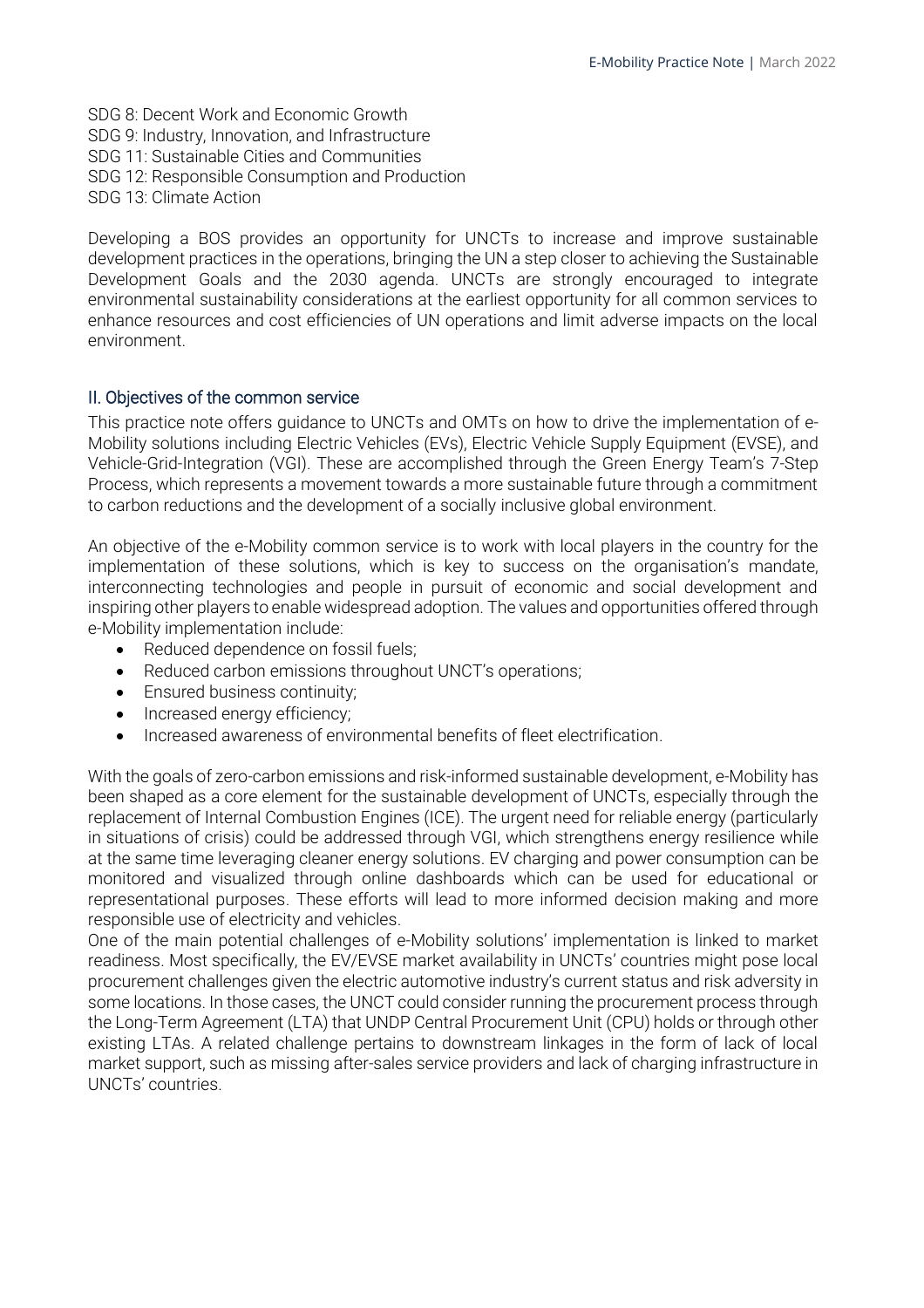#### III. Key stakeholders and partnerships

The 7-Step Process for e-Mobility solutions is currently followed in projects partnered with UNDP Country Offices through internal UNDP commitments and initiatives such as Greening UNDP Moonshot. With the support and collaboration of Country Offices involved, the Green Energy Team has the experience to manage and lead the implementation of e-Mobility solutions of UN premises.

The Green Energy Team supports field staff like ICT personnel, electricians, and green energy focal points, from the initial phase of data collection to the final operation and maintenance phase. Additionally, the procurement of EV and EVSE could be either conducted in collaboration with UNCTs' local procurement team and under the support of the ITM,through the centrally managed EV Long-Term Agreement (LTA) that the UNDP Central Procurement Unit (CPU) holds or through other existing LTAs.

The collaboration between different stakeholders enables the ITM Green Energy Team to streamline the greening process and deliver high-quality, sustainable, transparent, and cost-effective solutions that will serve as showcases in UNCTs. Furthermore, ITM's approach emphasizes engaging with local players to create citizen-centric eco-systems.

Neither of these collaborations requires creating additional partnerships or special consideration, as the Green Energy Team has all the technical expertise and capacity to support and lead these activities for all UN premises.

#### IV. Implementation of the Project/ Activity

The UNDP ITM Green Energy Team has adapted the 7-Step Process to ensure quality outputs and effective project implementation of e-Mobility solutions. The process's distinct steps, which have been carefully restructured and aligned with e-Mobility-specific needs, meticulously define the requirements for each phase, spelling out documentation and activities that different stakeholders should provide.

As a holistic end-to-end process, from the preliminary assessment to the post-installation operation & maintenance, the 7 steps for e-Mobility project implementation are specified as follows:

- 1. Step 1 Vehicle Utilization & Preliminary Assessment: This step serves to collect all prerequisite information to draw up a sustainable e-Mobility solution for UNCTs. In this phase, the Preliminary Site Survey App, an in-house developed and intuitive cloud-based application, is shared with UNCTs to input, among others, information of the premises' current vehicle fleet and future expectations, electricity grid details, and conditions of parking space. In parallel, ITM could provide assistance by carrying out preliminary market research and outreach to potential dealers able to offer the expected products and services in order to ensure any potential procurement challenges in the next stages are overcome.
- 2. Step  $2 -$  Business Case: Serves to provide essential information and data for decisionmaking. The information gathered in Step 1 is carefully analysed and factor into in-house developed tools to determine the optimal design that best fits UNCTs' circumstances. The Business Case can display different options containing a preliminary technical overview and a complete financial and environmental analysis to allow UNCTs' to make a well-informed decision on the desired e-Mobility solution.
- 3. Step 3 Procurement & Site Preparation: This stage will begin once the UNCT or OMT approves the Business Case. At this point, vendors are engaged and contacted through either UNCTs' local procurement teams or UNDP's Central Procurement Unit (CPU) (if UNCT decides to piggyback on UNDP's LTA).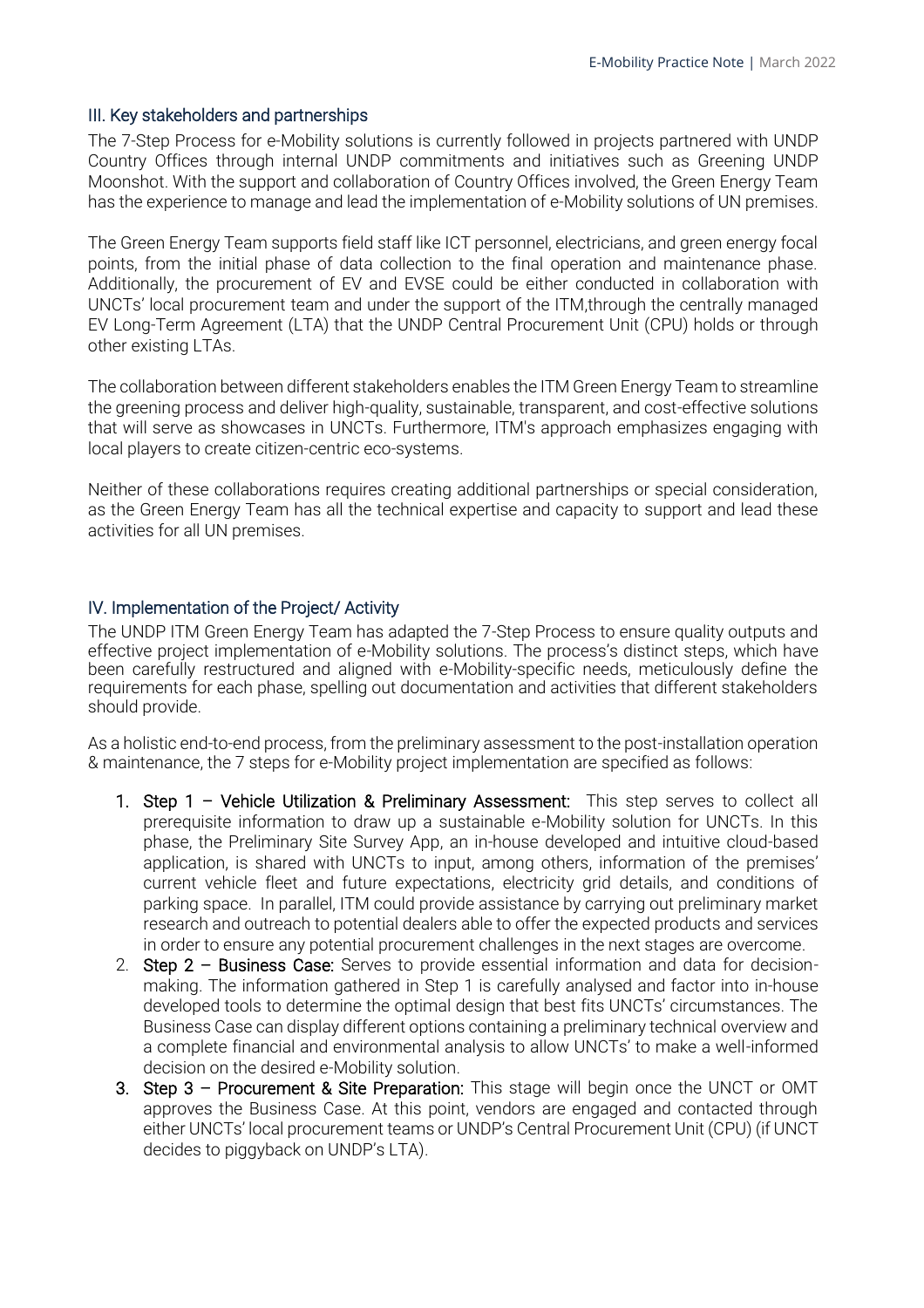For the former option, compilation and publication of solicitation documents are carried out according to UN rules as applied by the procurement teams in such projects. UNDP ITM provides active support to UNCTs on tender document's structuring and drafting to ensure successful EV/EVSE requirements posting. The tender document will promote local partnerships to build local capacity and evaluation of bids or proposals will be carried out jointly by UNDP ITM and local focal points if needed.

- 4. Step 4 Site Survey: The awarded vendor carries out an on-site survey to exhaustively consider all aspects that may adversely affect EV(s)/EVSE's implementation. Detailed information of on-ground conditions and the final costing of the project is scrutinized by the vendor, including measurements, required materials, equipment, and time frames. The vendor acts as an implementer, working closely with a focal point at the UNCT or OMT office when necessary and ITM Green Energy Team. The latter exercises technical oversight and project management throughout this step.
- 5. Step  $5 -$  Design: The selected vendor drafts and submits the Site Survey Report and final EVSE technical proposal, taking into consideration findings from the Site Survey in the previous step. ITM Green Energy team must approve the final design before the actual installation starts. The submission of the final design and the implementation schedule marks the end of this step.
- 6. Step 6 Installation: The installation step starts with a compilation of a transportation and implementation schedule, covering the shipment of equipment, assembling the team(s), and defining milestones, among other things. This step also covers system documentation, user acceptance (UAT), local staff training, and project commissioning to test and review the operation of both the EV and EVSE. The EVSE Installation process would be carried out by an on-site local partner with the Green Energy Team's constant oversight. A signed checklist confirming full compliance with all requirements marks the end of the step.
- 7. Step 7 Operation & Maintenance: In this step, the EV and EVSE suppliers provide regular maintenance according to the warranty agreement, if needed. ITM Green Energy Team helpdesk services for first-level support and remote monitoring and troubleshooting of the system. The objective is to ensure correct day-to-day operations and that the mid and longterm system performances are aligned with the end-user's expectations.

Each phase of the project is expected to be completed in the preliminary time frame outlined in the Gantt chart in *Figure 1.* Please note that this is an estimated timeline and can be affected due to several contextual factors.



*Figure 1: Estimated timeline for e-Mobility solutions' implementation*

## Results/Outputs/Impact/Benefits

Behind the 7-Step process, there are several resulting documents that support the full execution and the correct step-by-step implementation.

1. Step 1 – Vehicle Utilization & Preliminary Assessment: Throughout this step, UNCTs will gain a more educated and informed understanding of their vehicle utilization and the benefits stemming from potential EV/EVSE implementation. Information gathered with the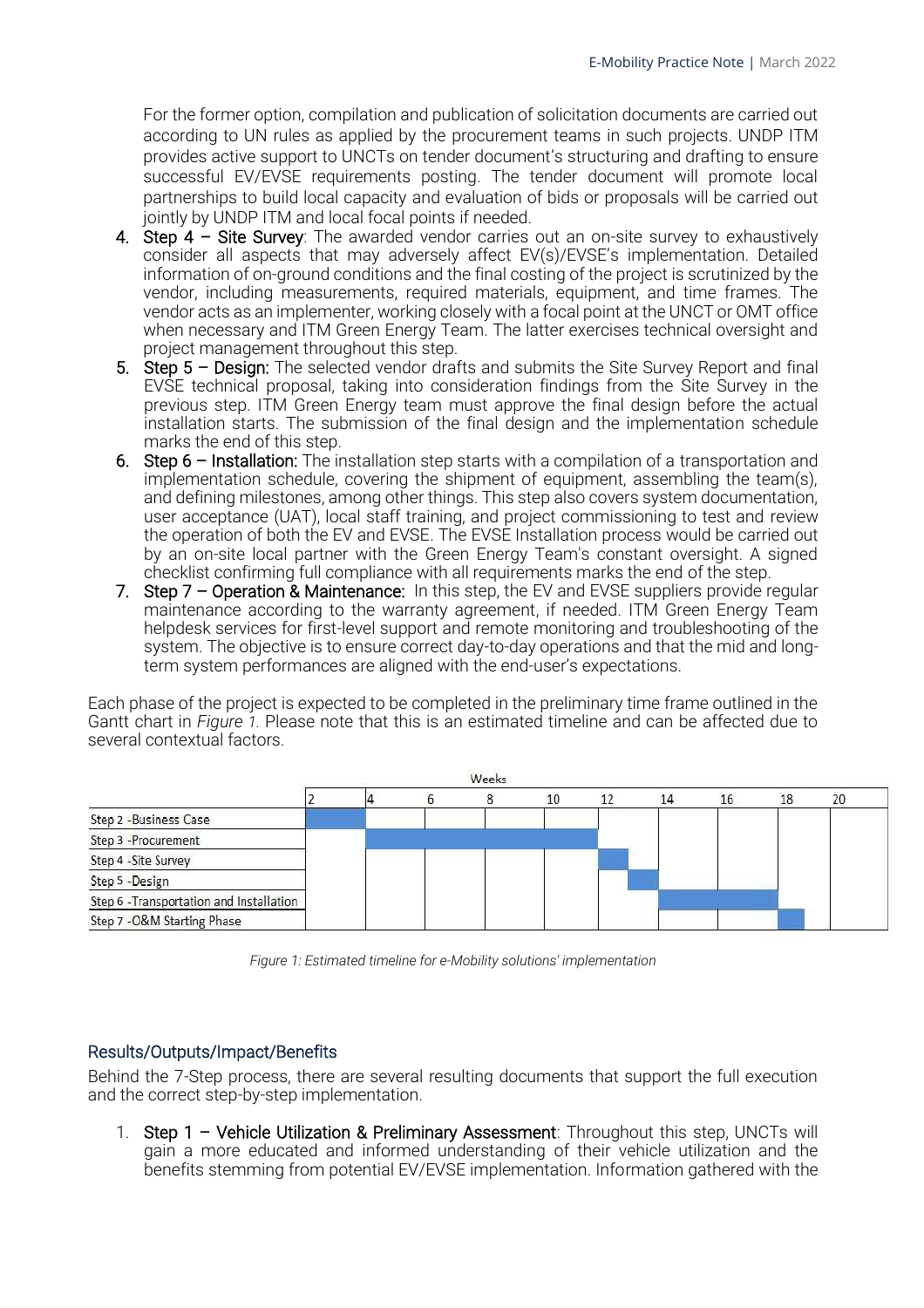Preliminary Site Survey App will help identify cost and financial and environmental benefits for the premises while exploring the feasibility of adopting e-Mobility solutions. Moreover, UNCTs will be exposed to the Preliminary Site Survey self-assessment best practices.

- 2. Step 2 Business Case: A Business Case document is developed by the Green Energy team as an output of Step 2. In-depth technical, environmental, and economic assessments are presented to UNCTs, with different EV(s)/EVSE solutions to match premises' interests and actual project feasibility. Throughout this step, UNCTs can make an informed decision on the desired solution, considering estimated investments required and potential long-term savings, among other preliminary essential figures.
- 3. Step 3 Procurement & Site Preparation: If following a local procurement process, a Terms of Reference (ToR) for EV(s) and EVSE will be published during this step, reflecting the technical requirements of the project components to ensure high-quality proposals and best value for money. At the end of Step 3, and after assessing all offers received, a Purchase Order is signed with the awarded supplier.
- 4. Step 4 Site Survey: The awarded vendor performs the Site Survey as a result of Step 4. It consists of a comprehensive gathering of all the necessary data required for the vendor to prepare the EVSE installation. Throughout this step, the vendor gains relevant on-ground information to develop the Site Survey Report and final technical design.
- 5. Step 5 Design: The Final Technical Design, along with the Site Survey Report, are provided to ensure compliance with all technical requirements stated in Step 3. UNCTs will be aware of the final technical specifications of the e-Mobility solution and the implementation timeline for the project.
- 6. Step 6 Installation: The actual installation of the EVSE represents one of the main outputs of this step along with the EV delivery, paving the way to the Operation and Maintenance phase (O&M). During step 6, a User Acceptance Test (UAT) is carried out: a signed checklist confirming full compliance with all pre-established requirements and responsibilities. Soon after installation, however, training for local staff on the usage of EV/EVSE is provided by the vendor to promote the development of the local workforce.
- 7. Step 7 Operation & Maintenance: The Green Energy Team will produce a two-pager annual report and share it with the UNCT or OMT management, highlighting the system's performance, benefits accrued to date, and possible system improvements. As an additional output of this stage, the vendor provides after-sales services for the EV(s) and the EVSE (if needed) to ensure the optimal operation of the solution.

*In summary, the overall result will be a long-lasting and high-quality e-Mobility solution for UNCTs, efficiently and effectively implemented through the best practices 7-Step Process, which also delivers financial and environmental savings to the client.* Moreover, following the 7-Step Process, apart from contributing to achieving the SDGs and meeting the commitments set by the organisation, the e-Mobility solution will contribute to building in-country local capacity, and inspire other actors to follow suit.

## V. Budget & Monetary Costs

There are two cost factors to consider:

- 1. An estimated summary of costs for the 7-Step Process support and technical advice component from ITM's Green Energy Team, which will vary according to each approach;
- 2. The actual e-Mobility solution selected.
	- 1. 7-Step Process: These cost factors are significantly low. If an agency or OMT pursued e-Mobility on their own, the required time and risks of selecting an adequate and reliable provider, creating the niche expertise of the solutions, and having the UN-specific follow-up would be much higher. The ITM Team has the scale, capacity, and expertise to ensure OMTs implement these services at the lowest cost, with the lowest risk, and achieve the highest success rate. Table 1 below includes the broken down costs according to the stages to be followed.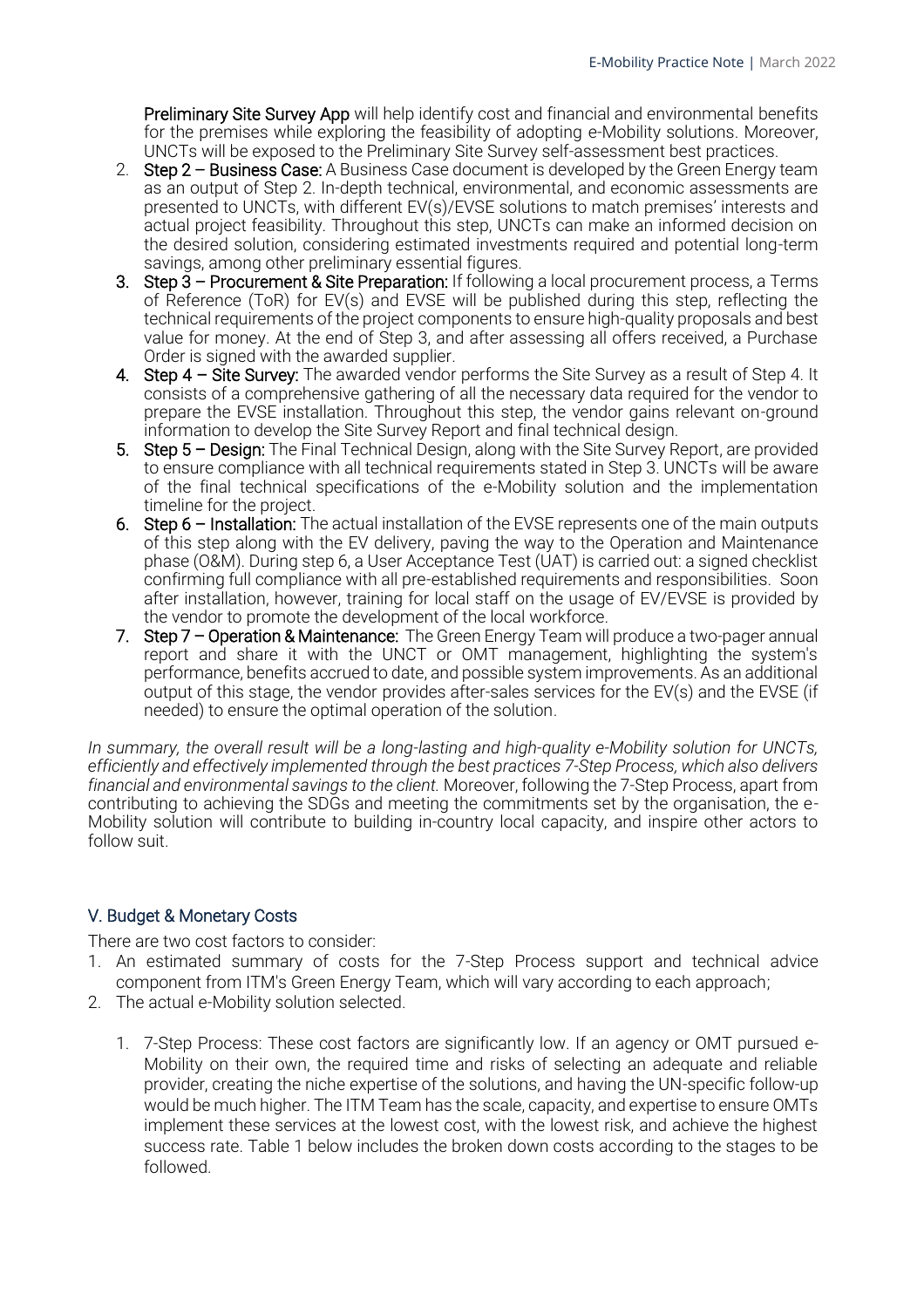| <b>Summary of Activities</b>                                                                                   | Costing                                        |
|----------------------------------------------------------------------------------------------------------------|------------------------------------------------|
| Compilation, presentation, and delivery of a<br>complete Business Case (covering Step 1 and<br>Step 2)         | \$1,500 USD flat fee                           |
| Technical lead for all steps of the process for a<br>turn-key solution, i.e., from Step 1 through to Step      | $EV - 4%$ of project cost                      |
|                                                                                                                | Charging Station (EVSE) $-8\%$ of project cost |
| Technical lead for a project with an existing<br>business case, i.e., execution of Step 3 through to<br>Step 7 | $EV - 2\%$ of project cost                     |
|                                                                                                                | Charging Station (EVSE) $-6\%$ of project cost |

#### *Table 1: Costing 7-Step Green Energy Solution*

2. A rough estimation of the projects' costs for an e-Mobility solution (including acquisition costs for EV/EVSE, freight, installation, and after-sales service costs) would range from 40,000 USD to 70,000 USD depending on the EV make and model and EVSE level and power rating. However, it is important to note that different locations and situations result in different costs. It is also important to consider cost differences resulting from freight, installation, civil works, and any other site-specific characteristic. The ITM Green Energy team stands ready to assist in the development of a Business Case to assess the actual investment required for the desired e-Mobility tailored to specific needs and constraints.

#### VI. BOS Stages for Implementing these Common Services

As a first step to the implementation process, reach out to the ITM Green Energy Team at *[itm.green.energy.team@undp.org](mailto:helpdesk.green.energy@undp.org)* with a copy to *[itm.green.energy@undp.org](mailto:itm.green.energy@undp.org)* in case your team would like to adopt the common service presented below.

The Common Service offered through the BOS for e-Mobility solutions is:

#### Table 1: Common Service for e-Mobility Solutions

| Service<br>Line | Category                | Service                                                                                                                                         | Description                                                                                                                                                                                                                                                                                                                                                                                                                                                                                                                                                                                                                                                     |
|-----------------|-------------------------|-------------------------------------------------------------------------------------------------------------------------------------------------|-----------------------------------------------------------------------------------------------------------------------------------------------------------------------------------------------------------------------------------------------------------------------------------------------------------------------------------------------------------------------------------------------------------------------------------------------------------------------------------------------------------------------------------------------------------------------------------------------------------------------------------------------------------------|
| Admin           | Envi/Sust<br>ainability | Electric<br>Vehicles<br>(EVs), Electric<br>Vehicles<br>Supply<br>Equipment<br>(EVSE), and<br>Vehicle-Grid-<br>Integration<br>(VGI)<br>solutions | This service includes the assessment, design, and<br>installation of Electric Vehicles (EVs), their supply<br>equipment (EVSE) and the integration with the<br>building and grid (VGI) and may include: 1) assessing<br>the vehicle and site requirements for $EV(s)$ & $EVSE$ ; 2)<br>developing a Business Case: a technical, economic,<br>and environmental analysis to allow for a well-<br>informed decision; 3) procurement of the solution<br>through UNCTs local procurement unit or existing<br>LTAs; 4) on ground site survey; 5) final system<br>technical design; 6) installation and commissioning;<br>7) Operation and Maintenance of the system. |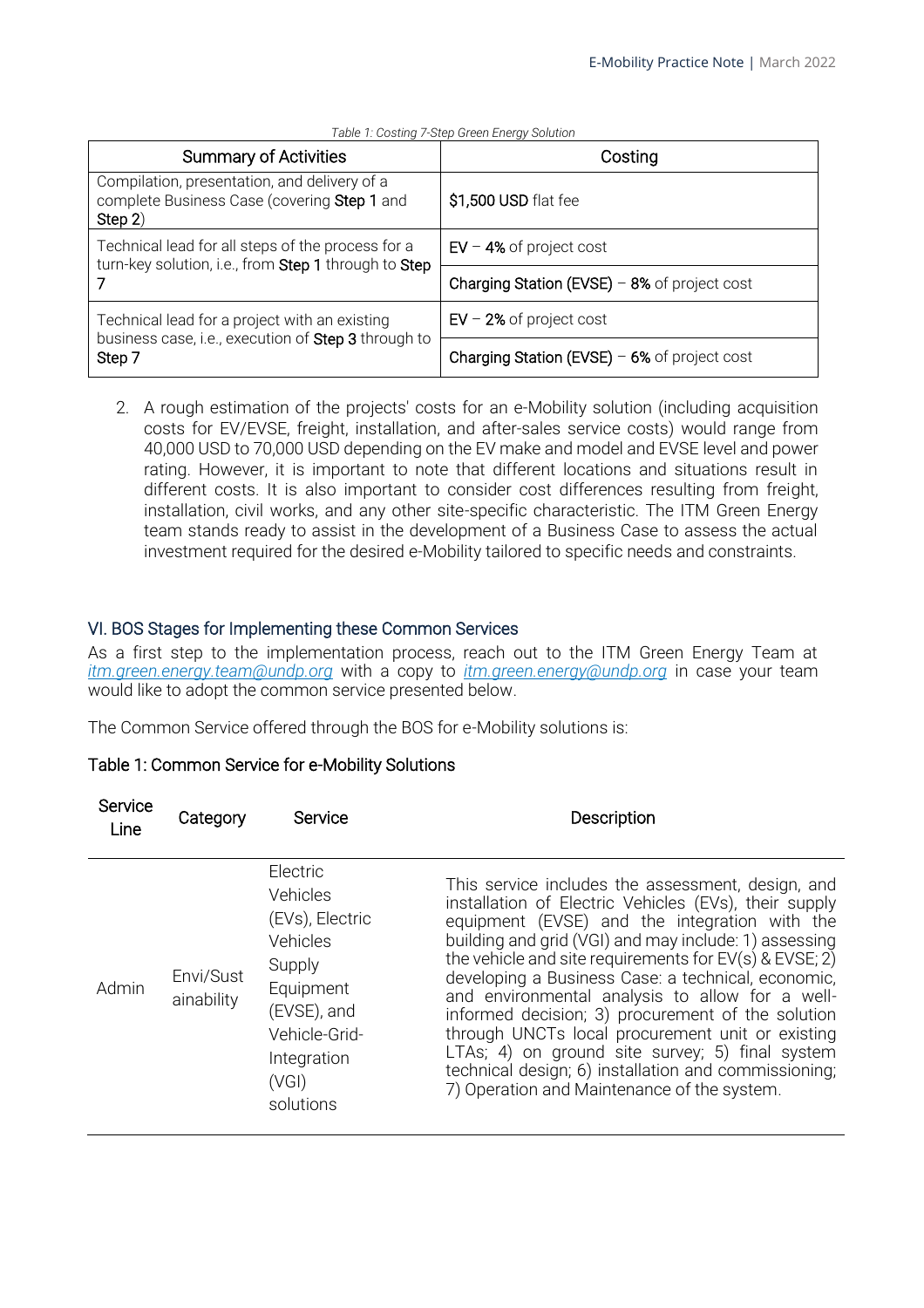Once the UNCT or OMT chairs and working groups have contacted the ITM team and decide to take up this service, during the BOS annual review process:

- 1. Go to the opportunity analysis in the BOS online platform;
- 2. Select the e-Mobility common service under the service line common administration services and the category Envi/Sustainability;
- 3. Once added to the BOS online platform, consider the following recommendations to implement this service shadowing the BOS stages of implementation.

### I.Kick-off:

- a. Become familiar with the resources, webinars, and material on e-Mobility, Green Energy Team, and the 7 Step Process in the BOS Library;
- b. Determine the participating and hosting agencies for this service;
- c. Become familiar with the local, and national legal or national incentives for Electric Vehicles (EV) (many countries have incentives to adopt EVs).

#### II.Stock-take:

- a. Map the current and previous ways your UNCT and agencies already approached/ adopted e-Mobility solutions;
- b. Identify roadblocks, obstacles that these solutions have had in the past;
- c. Identify current mobility needs, taking into account drawbacks from keeping operating outdated internal combustion engine (ICE) vehicles or acquiring new conventional vehicles.

#### III. Opportunity Analysis:

- a. Brainstorm ways to have the highest impact with the selected services (e.g., where can these services be implemented with the highest benefits, how can the benefits be maximized, what other collaborations can you seek to get these services implemented and funded);
- b. Identify partnerships or available channels of collaboration with organizations advocating for e-Mobility.

#### IV. Cost-Benefit Analysis:

- a. e-Mobility solutions have a simplified CBA;
- b. Determine the one-time and recurring costs for the selected common services;
- c. With the help of the ITM Green Energy team, determine what the expected costavoidances and financial/environmental savings could be.

#### V. Planning Framework:

- a. Prioritize to implement the e-Mobility solution with the highest impact—in environmental sustainability—, and cost-avoidance;
- b. Identify how the common service will be organized, implemented, monitored, evaluated, and reviewed;
- c. Establish the KPIs cost, quality, and environmental that could be used as common metrics;
- d. Create the baselines and targets for the service;
- e. Determine how much funding is required in your country's context and the level of UNCTs engagement and costs needed;
- f. Identify any funding opportunities to leverage for the implementation of the proposed plan.

#### VI. Implementation Plan:

- a. Establish a detailed list of activities that need to occur to implement this service;
- b. Define a roadmap, timeframe, and timeline for implementation of the inclusive disability inclusion HR practices;
- c. Establish what the suggested time durations for each activity are;
- d. Finalize the budget for each activity;
- e. Determine what the risks and assumptions are and propose risk mitigation approaches.

#### VII. Sign Off:

a. Review the details of the plan, ensuring there is an owner for each common service and action;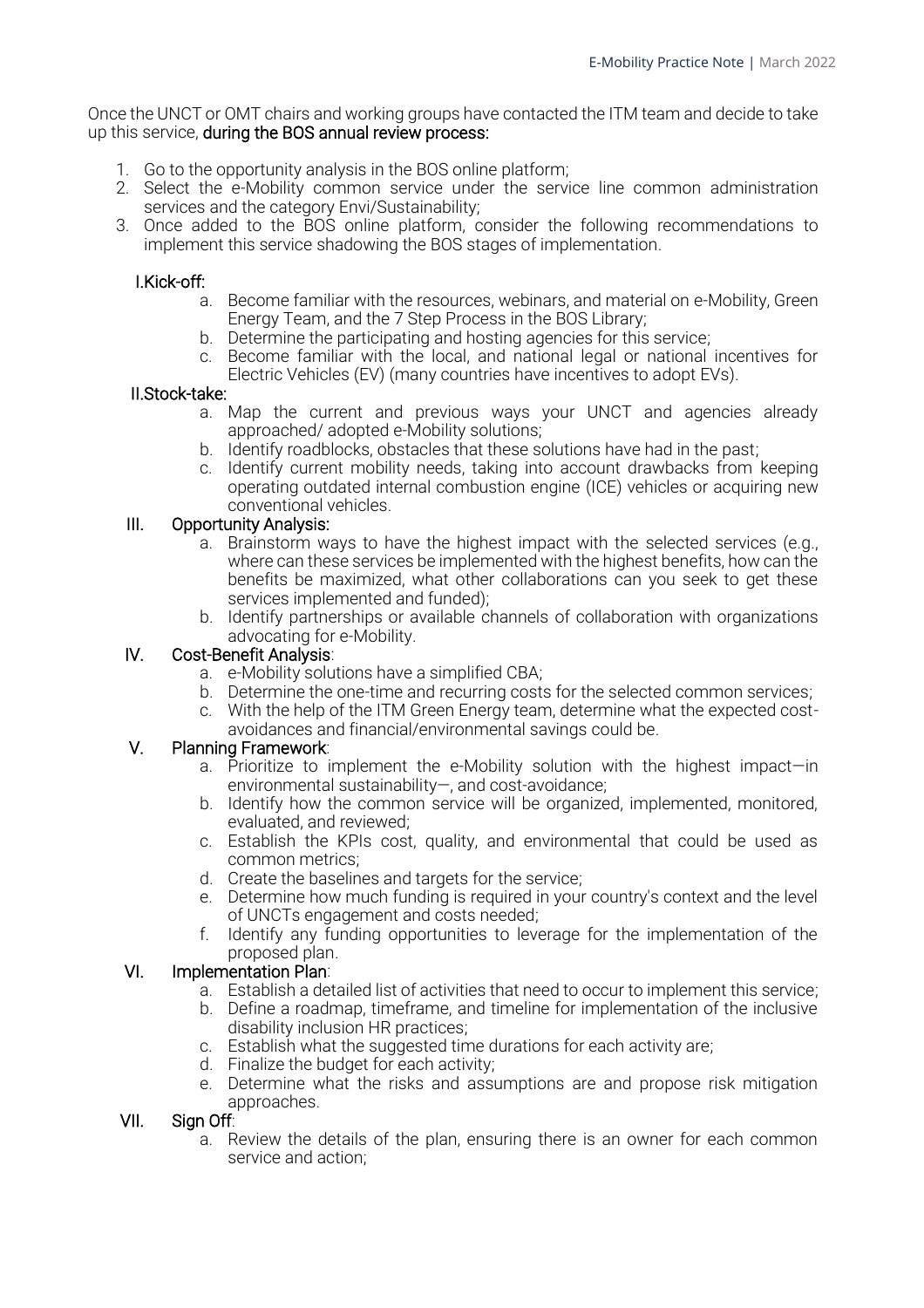- b. Determine any final recommendations or suggestions for quality assurance before submission, in consultation with the ITM team;
- c. During the BOS sign-off, brief the UNCT on these particular common services, how they contribute to cost-avoidance, and the 2030 Agenda in numerous SDGs and environmental impact.

#### VIII. BOS reporting and review:

- a. Review the targeted activities' implementation, timeframes, and report on efficiency gains, challenges, and lessons learned.
- b. Setting a minimum of bi-monthly or quarterly internal reviews is recommended to achieve the set targets.

#### VII. Enabling factors and constraints

The 7-Step Process has been followed by UNDP ITM in different locations since the outbreak of Ebola in 2014. With more energy projects being deployed, ITM has been called upon by a number of UNDP Country Offices to assist in green energy solutions. With several tools now in place to effectively provide support across the organisation, the team is well positioned to translate and apply the hands-on experience gained in the implemented projects to the deployment of e-Mobility related activities.

In order to facilitate and fast-track the process of preparing a Business Case for e-Mobility solutions, it is highly recommended that the UNCTs take prompt action to collect detailed information on vehicle utilization, electricity data, and site conditions in Step 1. With more data, better quality analysis of vehicle requirements and benefits can be carried out resulting in fact-based decisionmaking as opposed to extrapolation and assumption-driven conclusions.

When it comes to necessary resources to ensure a high-quality solution, the project would need technical support or a local staff focal point available on site since they are likely to have a better understanding of specific information and, therefore, offer better first-level support. From the Green Energy Team's side, a project manager will be assigned who will coordinate the project implementation and the rest of the stakeholders (awarded supplier, procurement team, and on-site focal point).

Regarding the constraining factors, based on previous green energy projects implemented, it was found that there were a number of potential Business Cases that have stalled due to funding challenges. Corporate efforts to push these to the next steps would go a long way in enhancing the organisation's chances to meet commitments made on GHG emissions. With tools and processes in place, ITM is well set to fulfill the mandate if funding is made available.

Together with the lack of funding, the need to look for all tenants' acceptance in multi-agency compounds, and the very new market and technology will constitute one of the biggest constraints for the project's implementation.

#### VII. Sustainability and replicability

The implementation of e-Mobility solutions will be long-lasting and provide accumulative benefits after implementation. Consuming less electricity, having environmental and financial savings, or driving with renewable resources are directly leading towards more sustainable operation at UNCTs.

The 7-Step Process coordinated by ITM Green Energy Team removes the need of engaging external consultant(s) for the project implementation, who may not be available for ongoing support, while